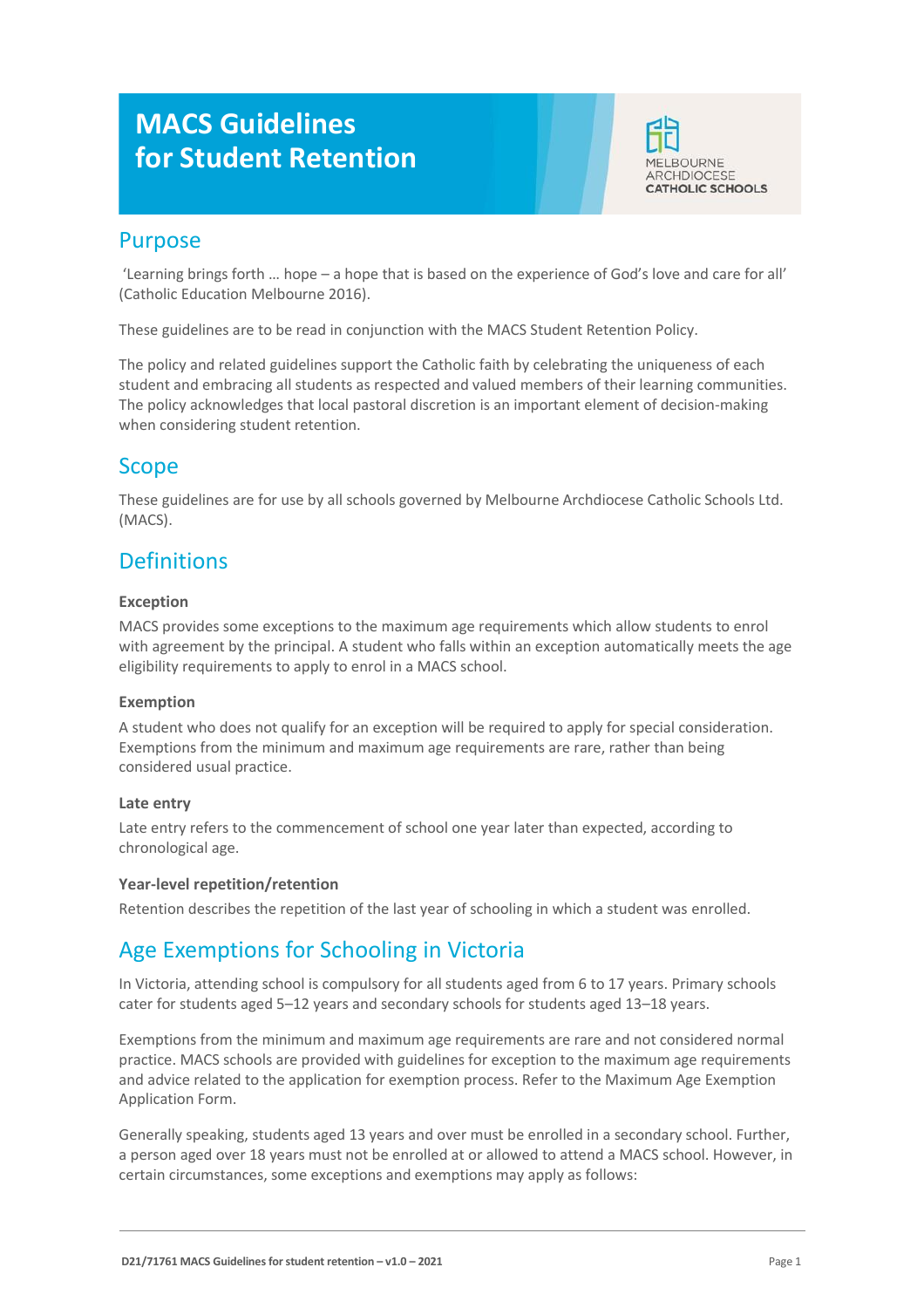#### **1. Exceptions**

A person who falls within an exception in Victoria automatically meets the age eligibility requirements to apply to enrol in or attend a MACS school. If the principal is satisfied that the student meets the criteria for the exception, the principal may enrol the student on the basis of their age.

Exception does not require the completion of the Maximum Age Exemption Application Form and the decision to enrol the student is made by the school's principal.

#### **2. Exemptions**

A student who does not fall within an exception may be eligible to apply for an exemption. In certain circumstances, some exemptions may be granted at the discretion of the MACS regional general manager – the categories for which are outlined in the table below. Exemption categories are related to exceptional circumstances.

Applications for exemption must be submitted and supported by the principal of the school through completion of the Maximum Age Exemption Application Form. There is no automatic eligibility to enrol in or attend a MACS school for students older than 17 years.

An exemption from school attendance and enrolment may be granted where leaving school is in the best interest of the student.

## Making a Determination to Repeat a Student for an Additional Year of Study

There are several important considerations that should be analysed carefully before making a decision about retaining a student in the same year level.

#### **Key considerations in decision-making**

- A student may only repeat one year level
- The student must meet the age requirements for schooling in Victoria, or an application for exemption will need to be submitted through the principal to the MACS regional general manager
- Decisions are based on the best interest of the student the potential benefits or negative consequences relating to their educational progress, wellbeing, and social and emotional development must be thoroughly considered
- The potential need to access translation services to support families from culturally and linguistically diverse backgrounds
- Additional costs involved to parents/guardians/carers and the school
- Retention decisions should not be solely based on behavioural or emotional problems
- Retention should only be considered in exceptional circumstances.

#### **Key considerations relating to the student**

- Physical size compared to the student's new peers
- Physical disabilities which may affect learning
- Medical conditions that might lead to chronic absenteeism
- Academic potential to catch up
- Social maturity level compared to their new peers
- Whether a younger sibling will then be in the same year level
- Student's current self-concept and likely impact of repeating a year on this
- Whether the student has the capacity to improve significantly if being retained
- The student's own views on being retained
- The parent/guardian/carer's views on retention.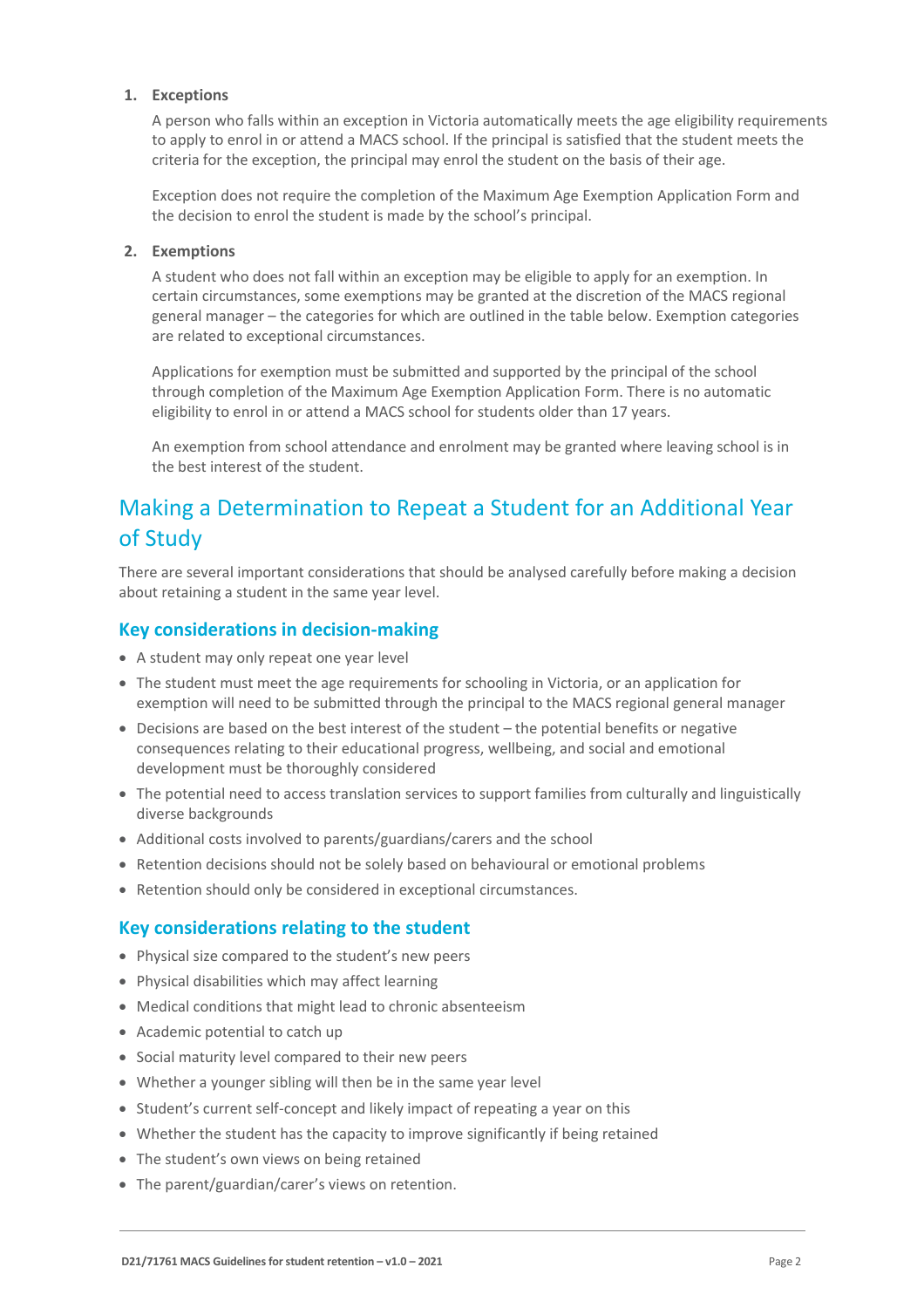#### **Alternative strategies to repeating a year**

- Targeted interventions to support areas of academic and/or social difficulties
- Specifically designed classroom adjustments and support
- Increased parental engagement
- Introduction of short-term intensive catch-up groupings to re-teach missed work
- Use of composite or multi-age classes
- Implementation of mentor systems to provide individual monitoring and support.

#### **Suggestions for consideration if retaining a student**

- Review best practice examples to monitor and support students during this critical transition period
- Provide social and professional support by peers, teachers and parents/guardians/carers
- Review how to make a positive transition for students to ensure students' wellbeing
- Implement initiatives such as being accompanied by previous teachers before and after the transition to the new class
- Consider how to provide teachers with the support they need to differentiate the curriculum for students at all levels of achievement within an inclusive school environment
- Consider year-level retention only in extreme situations whereby a student will be severely disadvantaged if expected to continue to the next year level.

### Further reading

Catholic Education Commission of Victoria Ltd (CECV) Learning Diversity webinar – [Selecting an](https://www.youtube.com/watch?v=cL7BCR7SB-Q&feature=youtu.be) [Intervention: A Process](https://www.youtube.com/watch?v=cL7BCR7SB-Q&feature=youtu.be) to Support Decision-making

CECV Transition for Students with [Diverse Needs](https://www.cecv.catholic.edu.au/getmedia/6190a38b-f536-4c30-9cc1-de95a8fc6668/Transition-students-diverse-needs.aspx?ext=.pdf)

Department of Education and Training **[Enrolment](https://www2.education.vic.gov.au/pal/enrolment/policy) Policy** 

*[Education](https://www.legislation.vic.gov.au/in-force/acts/education-and-training-reform-act-2006/081) and Training Reform Act 2006* (Vic.)

Education and Training Reform [Regulations](https://www.legislation.vic.gov.au/in-force/statutory-rules/education-and-training-reform-regulations-2017/003) 2017 (Vic.)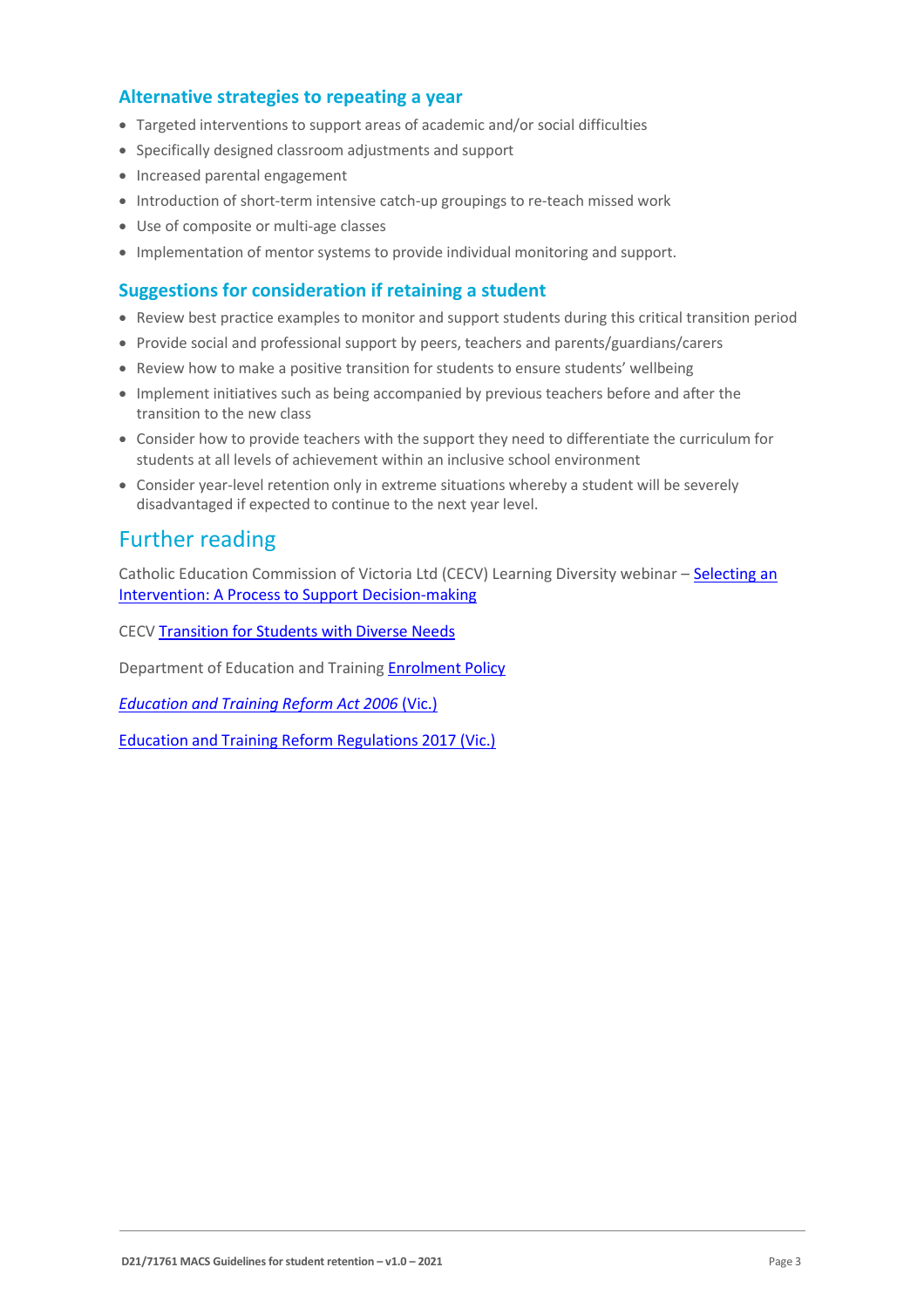## Appendix

### **Appendix 1: Literature search**

#### **International research into repeating a year of study**

Using the Programme for International Student Assessment (PISA) 2009 data, an analysis showed that requiring low-achieving students to repeat a year level led to poor performance (Organisation for Economic Co-operation and Development (OECD) 2011).

A review of the variation in student performance among OECD countries showed that countries with high rates of year-level repetition experienced poorer student performance. Differences were explained by rates of repetition and socioeconomic background regardless of the country's wealth (OECD 2011). Students do not repeat year levels in Norway and Korea – and these two countries were the best-performers in the tests. The review concluded:

*These results suggest that, in general, school systems that seek to cater to different students' needs by having struggling students repeat grades or by transferring them to other schools do not succeed in producing superior overall results and, in some cases, reinforce socio-economic inequities* (OECD 2011).

#### **Year-level retention in Australia**

It must be noted that in all research to date, retention in Australian schools has not been supported – either academically or socially.

There is very little research on the long-term effects of retention on Australian students. According to Romanes and Hunter (2015) from the Grattan Institute, from the available data '… the evidence is unequivocal: holding kids back is the wrong solution. Not only is repeating a year unhelpful, it's one of the few educational interventions that does a great deal of harm.' They suggest that, according to evidence:

*The retained student will also have lower self-esteem, attend school and complete homework less often, be less motivated and have a more pessimistic view of their academic potential. Despite completing an additional year of schooling, they are unlikely to ever catch up with their peer and are more likely to drop out of school without finishing (Romanes & Hunter* 2015).

They propose that: 'Instead of trying to eliminate classroom differences, we should provide teachers with the support they need to differentiate the curriculum, rather than pitching it at the classroom average or at year-level expectations.'

According to Anderson (2012) year-level retention in Australia has been used to address school failure or delay entry into school due to a child being deemed unready. The practice of repeating early years of schooling, although supported by some parents and early childhood educators, has not been evidenced in the research as retention has been argued as being ineffective (Anderson 2012). Regarding gender differences in retention rates, research across Queensland schools found that boys were over-represented in all year levels from pre-school to Year 3 (Anderson 2015).

In John Hattie's major synthesis of over 800 meta-analyses relating to student achievement (2009) he proposed that retention was one of the most debated issues – yet it was also one with the least positive effects. Indeed, he stated that it was difficult to find any research that reported a positive effect from student retention. Overall evidence confirmed negative effects for students who were retained, especially on academic achievement in language, arts, reading, mathematics, work-study skills, social studies and grade point average. Further, his research concluded that promoted students were deemed higher on social and emotional adjustment, behaviour, self-concept and attitude towards school than those who were retained.